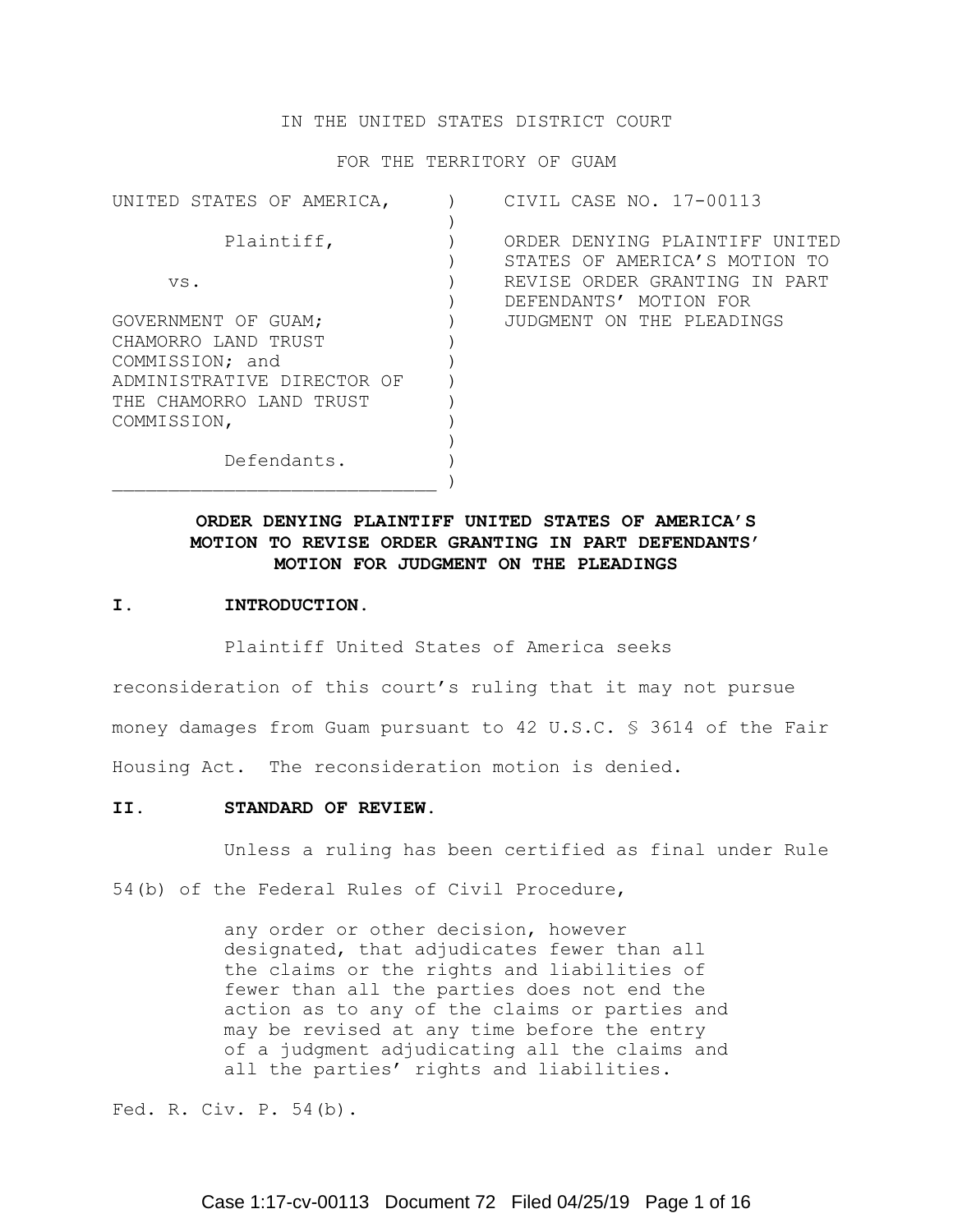A motion for reconsideration is not freely granted. Reconsideration may occur if

> the court has patently misunderstood a party, or has made a decision outside the adversarial issues presented to the court by the parties, or has made an error not of reasoning but of apprehension. A further basis for a motion to reconsider would be a controlling or significant change in the law or facts since the submission of the issue to the court. Such problems rarely arise and the motion to reconsider should be equally rare. A motion for reconsideration should not be used to ask the court to rethink what the court had already thought through- rightly or wrongly.

*Agravante v. Japan Airlines Int'l Co.*, 2007 WL 2175683, at \*1–2 (D. Guam July 27, 2007) (quotation marks and citations omitted).

#### **III. ANALYSIS.**

In its order filed on December 21, 2018, this court cited the Eleventh Amendment in concluding that, under the Fair Housing Act, the United States may not recover money damages from Guam on behalf of individuals allegedly injured by Guam's preferential treatment of native Chamorros. The United States now argues that, even if the Eleventh Amendment protects Guam from money damage claims filed directly by individuals, the United States, under *Board of Trustees of the University of Alabama v. Garrett*, 531 U.S. 356 (2001), may seek damages on their behalf. This argument is grounded in an analogy to the remedies available for employment violations of Title I of the Americans with Disabilities Act ("ADA"). The plain language of

2

# Case 1:17-cv-00113 Document 72 Filed 04/25/19 Page 2 of 16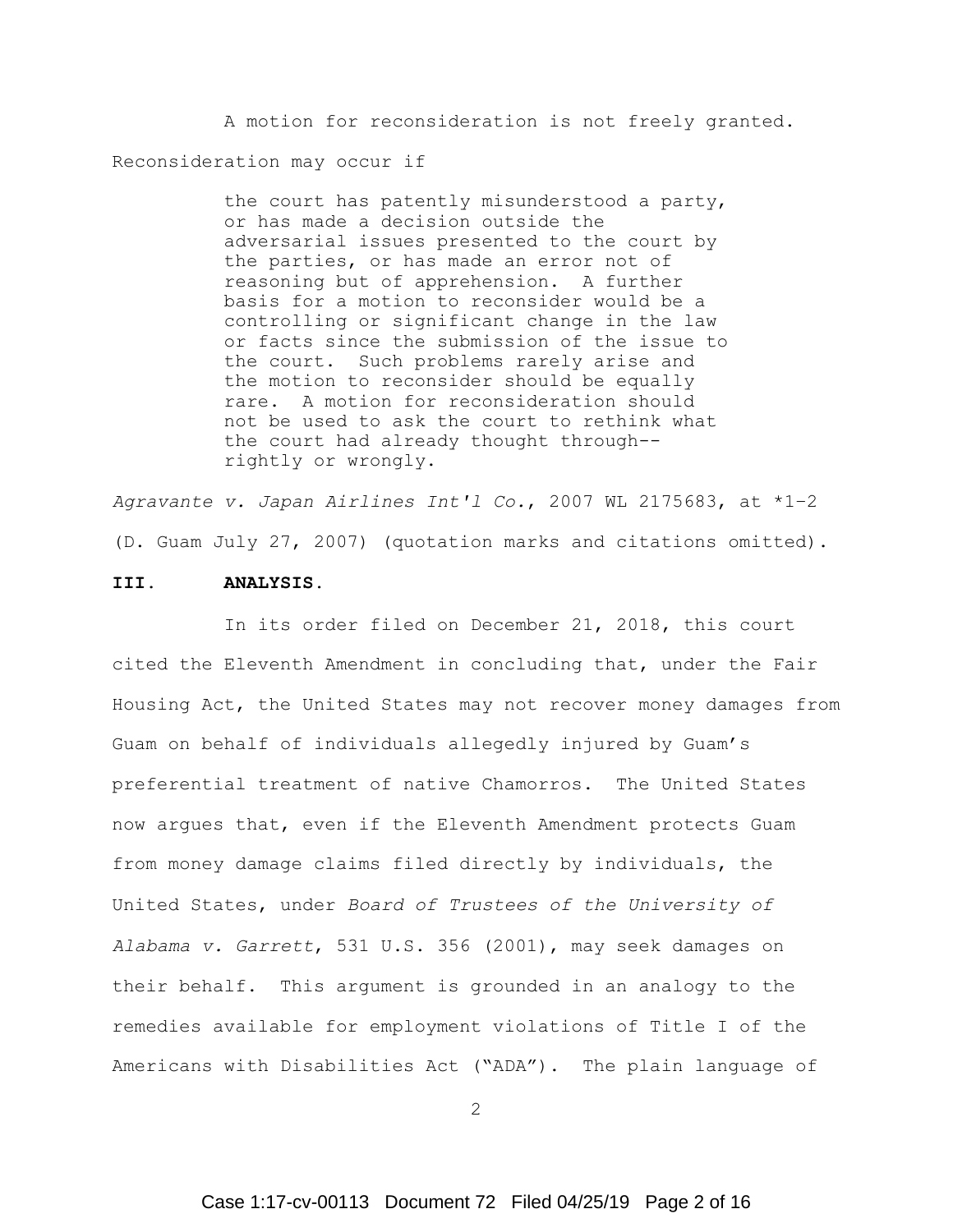the Fair Housing Act calls for a different conclusion in the present case.

In *Garrett*, the Supreme Court examined whether Congress had validly abrogated the states' Eleventh Amendment immunity with respect to claims asserted under Title I of the ADA. Ultimately, the Supreme Court ruled that Congress had exceeded its powers under section 5 of the Fourteenth Amendment when it abrogated that immunity. The Court said that, "to authorize private individuals to recover money damages against the States, there must be a pattern of discrimination by the States which violates the Fourteenth Amendment, and the remedy imposed by Congress must be congruent and proportional to the targeted violation." 531 U.S. at 967-68. Because those requirements were not met, the Court held that, despite the attempt by Congress to make states liable for violations of Title I of the ADA, states were protected by the Eleventh Amendment immunity from such claims by individuals.

Footnote 9 of the *Garrett* decision noted that Title I of the ADA did set forth standards applicable to states that could be enforced by the United States (as opposed to individuals) in actions seeking money damages. *Id.* at 968 n.9. Seizing on that footnote, the United States argues in the present case that it should similarly be allowed to seek money damages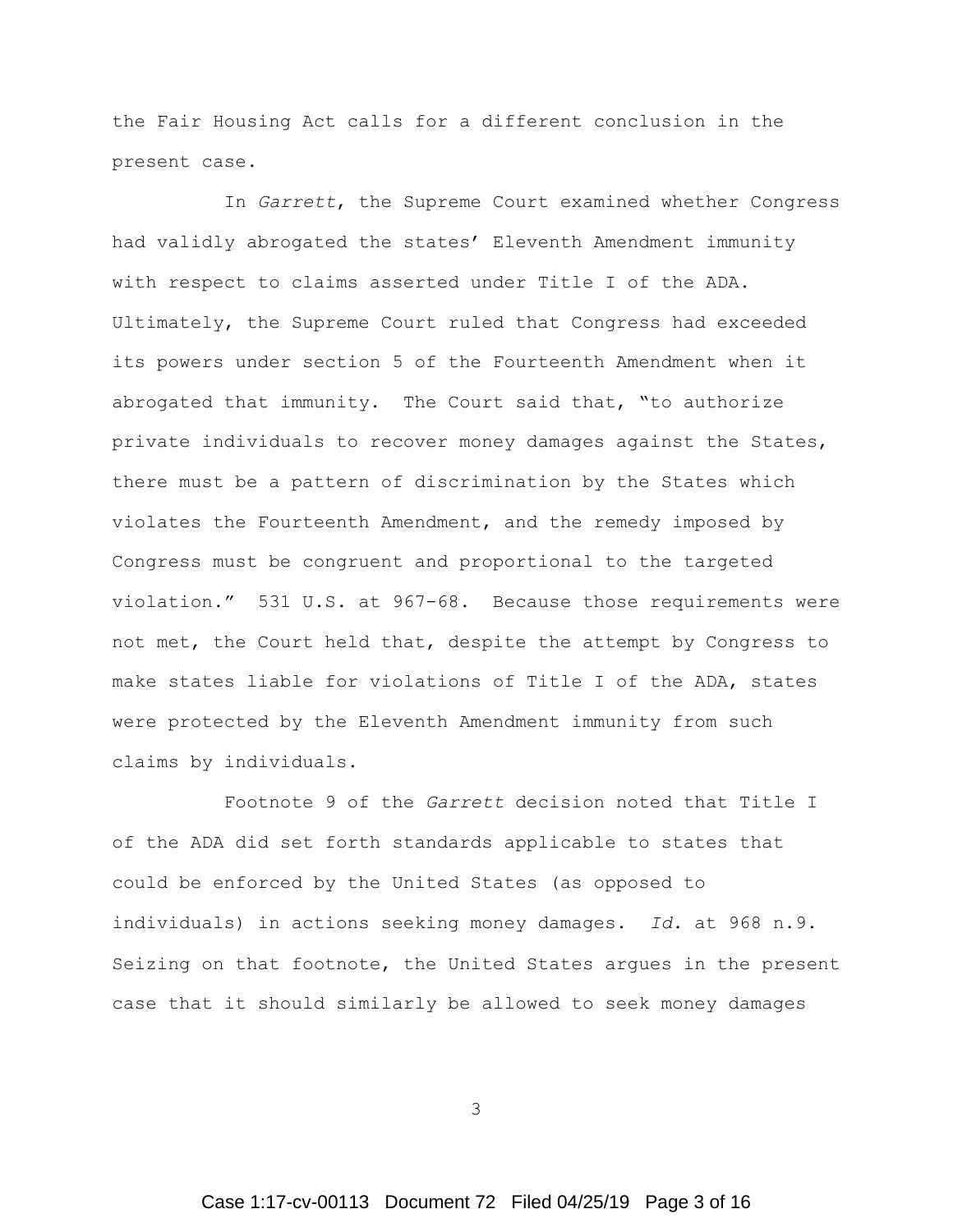from Guam in this Fair Housing Act case. This court is unpersuaded.

Title I of the ADA governs disability discrimination in employment. For violations of Title I of the ADA, courts look to Title VII for remedies:

> The powers, remedies, and procedures set forth in sections 2000e-4, 2000e-5, 2000e-6, 2000e-8, and 2000e-9 of this title shall be the powers, remedies, and procedures this subchapter provides to the Commission, to the Attorney General, or to any person alleging discrimination on the basis of disability in violation of any provision of this chapter, or regulations promulgated under section 12116 of this title, concerning employment.

42 U.S.C.A. § 12117.

In relevant part, 42 U.S.C §§ 2000e-5(f)(1) and (2) allow the Attorney General to bring Title I ADA civil actions on behalf of the United States against governments, government agencies, and political subdivisions. Section  $2000e-5(f)(1)$ allows aggrieved persons to intervene in such suits. In certain cases brought under § 2000e-5, courts may award compensatory damages to a "complaining party," which includes the Attorney General. *See* 42 U.S.C. § 1981a(a)(1) and (2); 42 U.S.C. § 1981a(d). But those damages are capped. *See* 42 U.S.C. § 1981a(b)(3). For example, respondents having more than 500 employees in a twenty-week period during the current or preceding calendar year have a maximum liability of \$300,000 for such compensatory awards with respect to each complaining party. *See*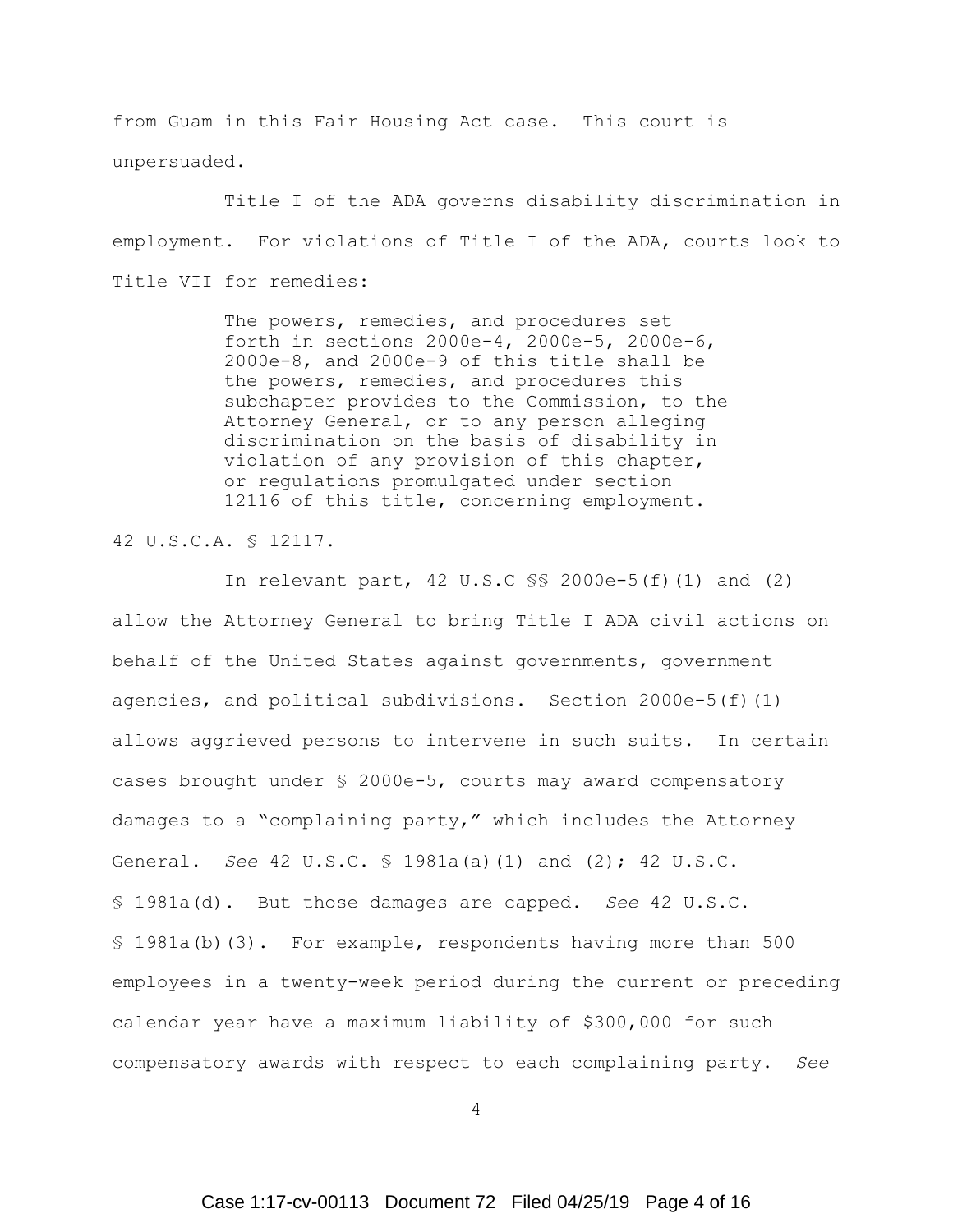42 U.S.C. § 1981a(b)(3)(D). While Congress was unsuccessful in its attempt to abrogate the states' Eleventh Amendment immunity with respect to Title I ADA claims by individuals, states are liable when the Attorney General seeks damages from states under Title I of the ADA, but only up to the statutory cap on damages. The reference in footnote 9 in *Garrett* to the availability of damages should be read in the context of that cap.

This court notes that the parties have not challenged the concept that the Territory of Guam has immunity protections equivalent to those of a state. This court's order of December 21, 2018, stated that Guam has Eleventh Amendment immunity with respect to FHA claims asserted under 42 U.S.C. § 3613. This court now modifies that statement in a manner that does not affect the court's ultimate ruling. Guam's immunity is more accurately viewed as that accorded a sovereign that is not a state covered by the Eleventh Amendment. *See Sakamoto v. Duty Free Shoppers, Ltd.*, 613 F. Supp. 381, 386 (D. Guam 1983) (*"*the Eleventh Amendment to the Constitution of the United States does not encompass unincorporated territories"). *See also Marx v. Gov't of Guam*, 866 F.2d 294, 298 (9<sup>th</sup> Cir. 1989) ("the government of Guam has inherent sovereign immunity"); *Capulong v. Dep't of Educ. of Guam*, 2011 WL 1134986, at \*1 (D. Guam Mar. 24, 2011) ("The Organic Act of Guam invested the Government of Guam with sovereign immunity."). Whenever in its prior order this court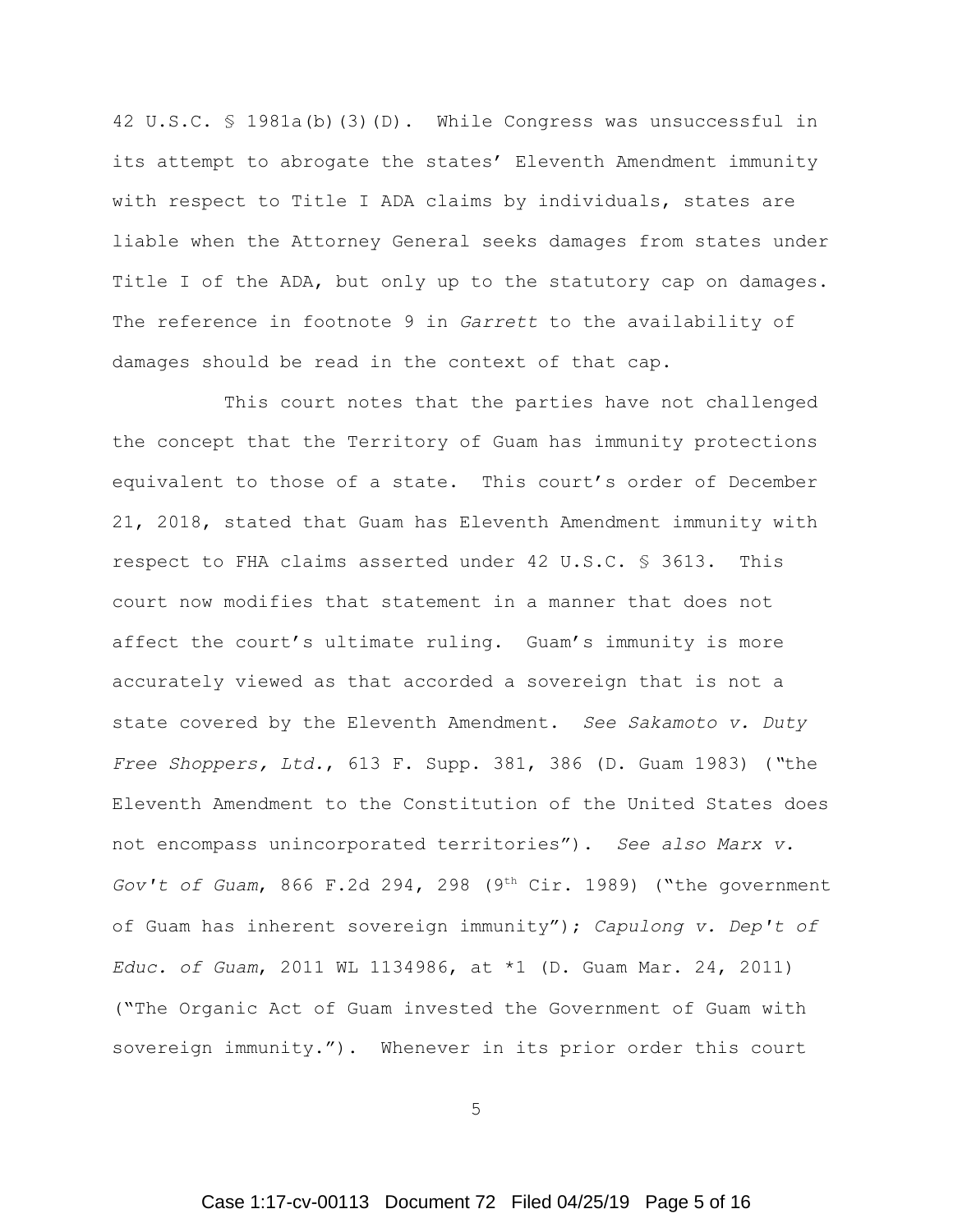said that Guam was protected by the Eleventh Amendment, the order is amended to refer to Guam's sovereign immunity. This distinction leaves intact this court's conclusion that money damages for individuals' alleged injuries are barred in this case, even if sought by the United States.

That Guam's immunity as a sovereign bars money damage claims brought by individuals under § 3613 follows from the Ninth Circuit's decision in *Marx*. The Ninth Circuit noted, "The Supreme Court and this court have recognized that territorial governments have a form of inherent or common law sovereign immunity." 866 F.2d at 297. Under that immunity, "[a] sovereign is exempt from suit, not because of any formal conception or obsolete theory, but on the logical and practical ground that there can be no legal right as against the authority that makes the law on which the right depends." *Kawananakoa v. Polyblank*, 205 U.S. 349, 353 (1907). *See also Porto Rico v. Rosaly y Castillo*, 227 U.S. 270, 273 (1913); *Crain v. Guam*, 195 F.2d 414, 416 ( $9<sup>th</sup> Cir. 1052$ ). Thus, Guam's sovereign immunity protects it from suit by individuals in much the same way as the Eleventh Amendment protects states. In that respect, Guam has protections far beyond those a municipality might claim.

While 42 U.S.C.  $\frac{1}{5}$  3614(d)(1)(b) provides that a court in a civil action brought by the Attorney General under  $\S$  3614(a) "may award such other relief as the court deems appropriate,

6

# Case 1:17-cv-00113 Document 72 Filed 04/25/19 Page 6 of 16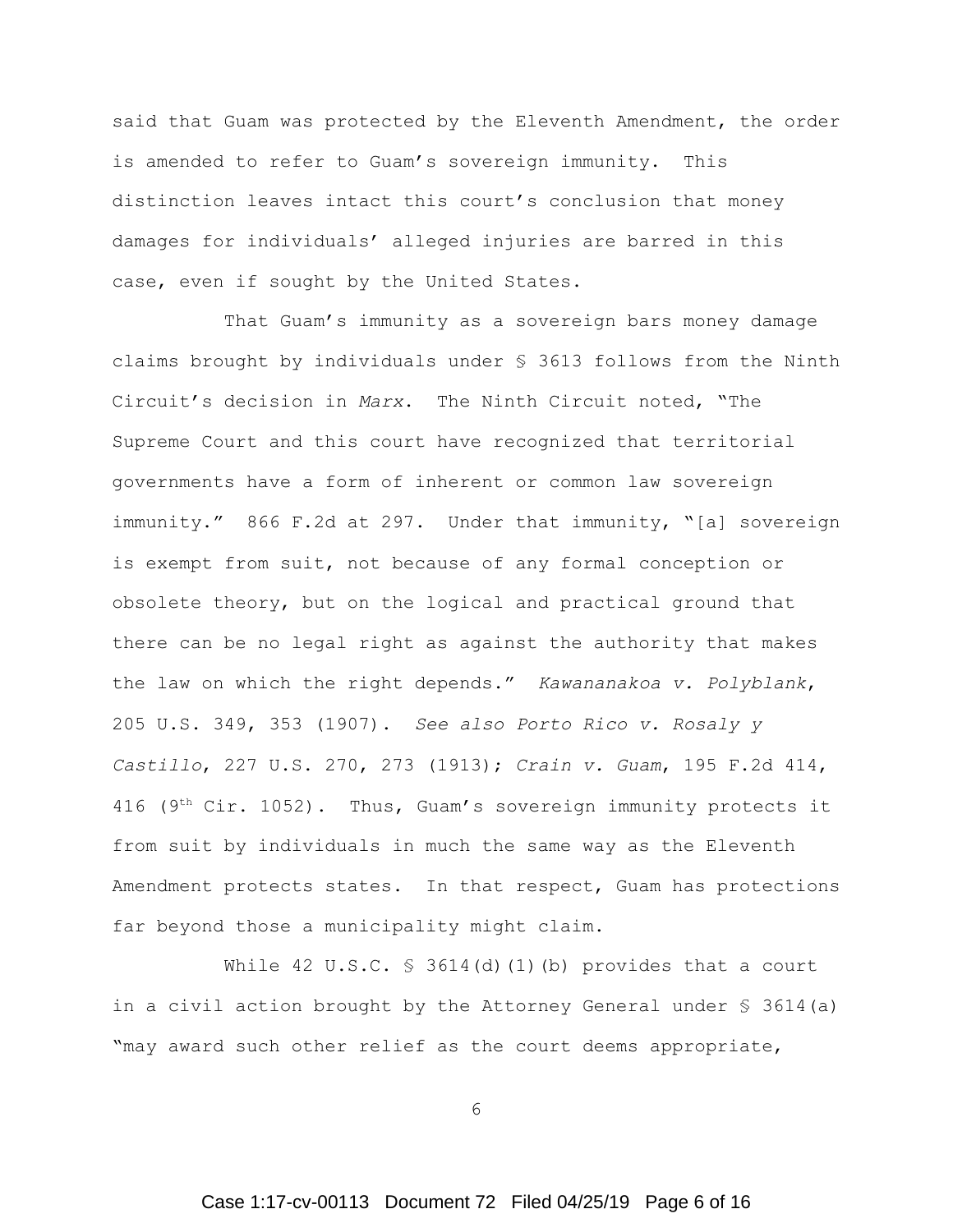including monetary damages to persons aggrieved," the Fair Housing Act, unlike Title I of the ADA, does not say that monetary damages may be awarded against a sovereign for injuries to individuals who may not sue on their own behalf. *See McCardell v. U.S. Dep't of Hous. & Urban Dev.*, 794 F.3d 510, 522  $(5<sup>th</sup> Cir. 2015)$  (stating that the Fair Housing Act does not make "unmistakably clear" that Congress intended to abrogate the states' Eleventh Amendment immunity); *Mary's House, Inc. v. North Carolina*, 976 F. Supp. 2d 691, 697 (M.D.N.C. 2013) (stating that the "FHA does not abrogate states' sovereign immunity under the Eleventh Amendment"); *Kalai v. Hawaii*, 2008 WL 3874616, at \*2 (D. Haw. Aug. 20, 2008) ("FHA contains no clear congressional statement unequivocally expressing an intent to abrogate states' sovereign immunity"). The United States is authorized by  $\S$  3614 to seek money damages on behalf of "persons aggrieved" from cities and other actors not protected by the Eleventh Amendment or other sovereign immunity, but the Fair Housing Act does not provide the kind of authority against states found in Title I of the ADA.

Aggrieved persons may intervene in a Fair Housing Act case, but the relief available "to any such intervening party" is only what is "authorized to be granted to a plaintiff in a civil action under section 3613 of this title." 42 U.S.C. § 3614(e). Intervention against a city might afford an aggrieved person

7

# Case 1:17-cv-00113 Document 72 Filed 04/25/19 Page 7 of 16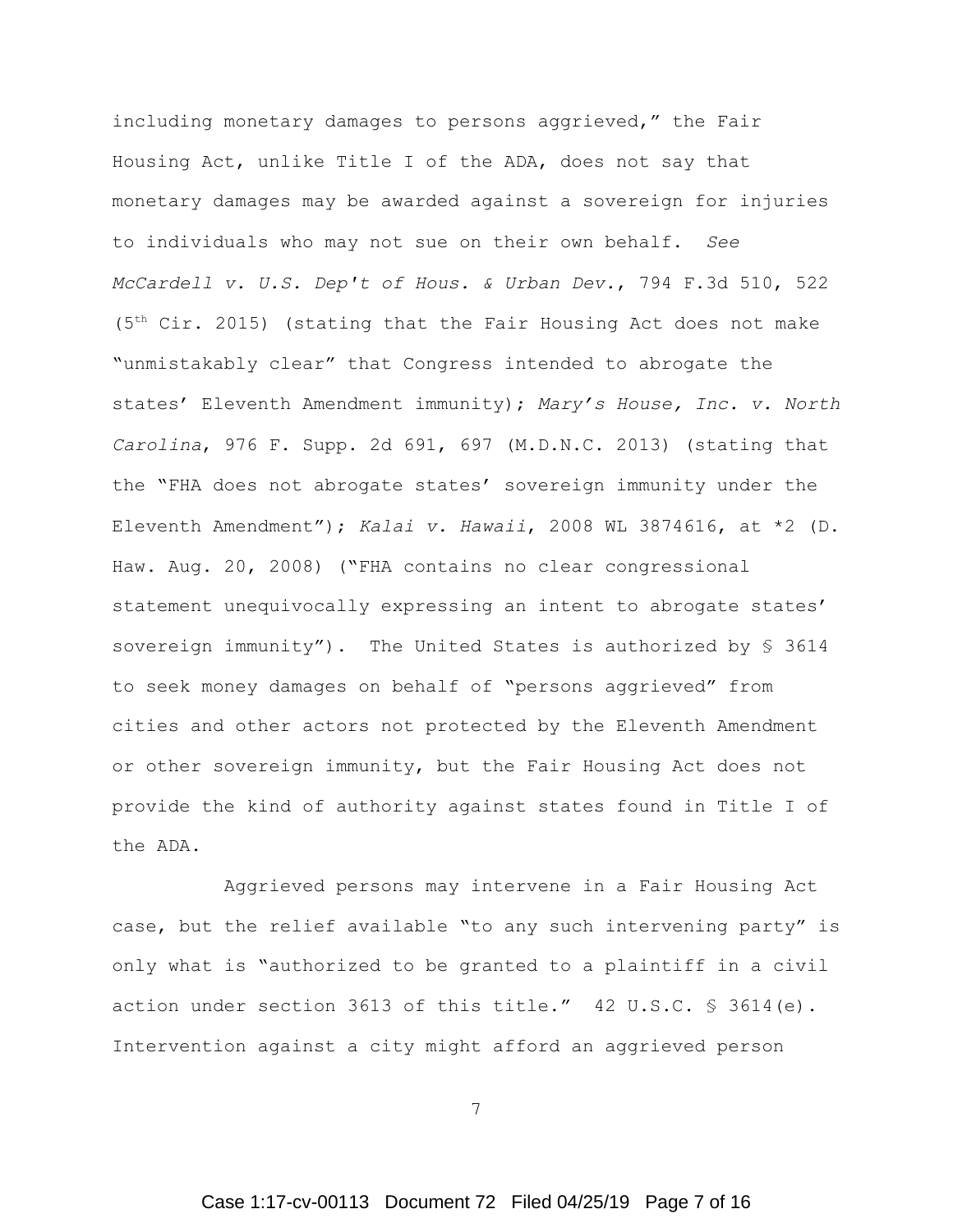money damages, but an aggrieved individual's Fair Housing Act money damages claim lodged directly against Guam under § 3613 would fail in light of Guam's immunity with respect to such claims. *See generally McCardell*, 794 F.3d at 521 (recognizing that state defendants had Eleventh Amendment immunity with respect to Fair Housing Act claims brought by private party); *Brooks v. Oakland Univ*., 2013 WL 6191051, at \*2 (E.D. Mich. Nov. 26, 2013) (relying on the Eleventh Amendment in barring Fair Housing Act claims asserted by a private party against a state university); *Kalai v. Hawaii*, 2008 WL 3874616, at \*3 (D. Haw. Aug. 20, 2008) ("Plaintiff's FHA claims seeking damages against Defendant [State of Hawaii] are barred by the Eleventh Amendment."); *Kuchmas v. Towson Univ.*, 2007 WL 2694186, at \*9 (D. Md. Sept. 10, 2007) ("this Court holds that the Eleventh Amendment bars private suits [under § 3613] against Towson University under the Fair Housing Act"); *Gregory v. S.C. Dep't of Transp.*, 289 F. Supp. 2d 721, 724-25 (D.S.C. 2003) (holding that the Eleventh Amendment barred private Fair Housing Act claims against South Carolina Department of Transportation). A*ccord Marx*, 866 F.2d at 298 (discussing Guam's sovereign immunity); *Capulong*, 2011 WL 1134986, at \*1 (same). In short, an aggrieved person under the Fair Housing Act cannot directly or through intervention be awarded money damages against a state or, in this case, Guam.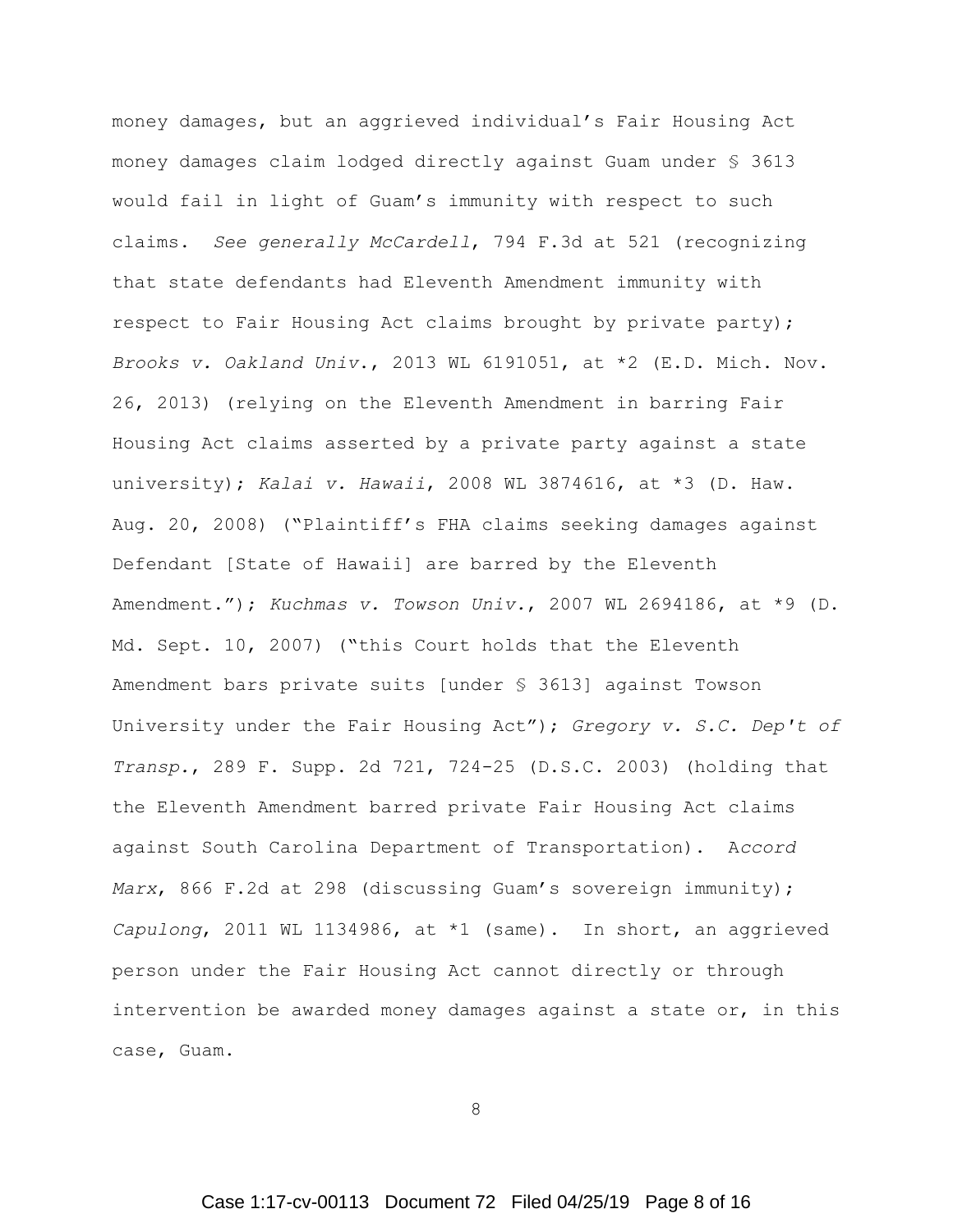In analogizing the Fair Housing Act to Title I of the ADA, the United States overlooks the absence in the Fair Housing Act of any indication that Congress intended to allow the United States to seek compensatory damages from states the way it may under Title I of the ADA. Nor does the Fair Housing Act plainly require such damages, as the United States contends on page 6 of its motion. Instead, 42 U.S.C. § 3614(d)(1)(b) allows this court to "award such . . . relief as the court deems appropriate, including monetary damages to persons aggrieved[,]" for Fair Housing Act violations established by the Attorney General. The Fair Housing Act is silent with respect to whether such damages may be awarded against a state or territory, and the word "including" refers to relief that is "appropriate." This language does not give rise to a right by the United States to compensatory damages against Guam on behalf of injured individuals.

This court, of course, recognizes that the Fair Housing Act and Title I of the ADA are both civil rights laws enacted to end discrimination. Standing to assert civil rights is construed broadly. *See Trafficante v. Metropolitan Life Insurance Company*, 409 U.S. 205, 209 (1972). The same legal framework applies to both Fair Housing Act and ADA claims. *See Gamble v. City of Escondido*, 104 F.3d 300, 304 (9<sup>th</sup> Cir. 1997). However, these principles do not require a court to construe the statutory

9

# Case 1:17-cv-00113 Document 72 Filed 04/25/19 Page 9 of 16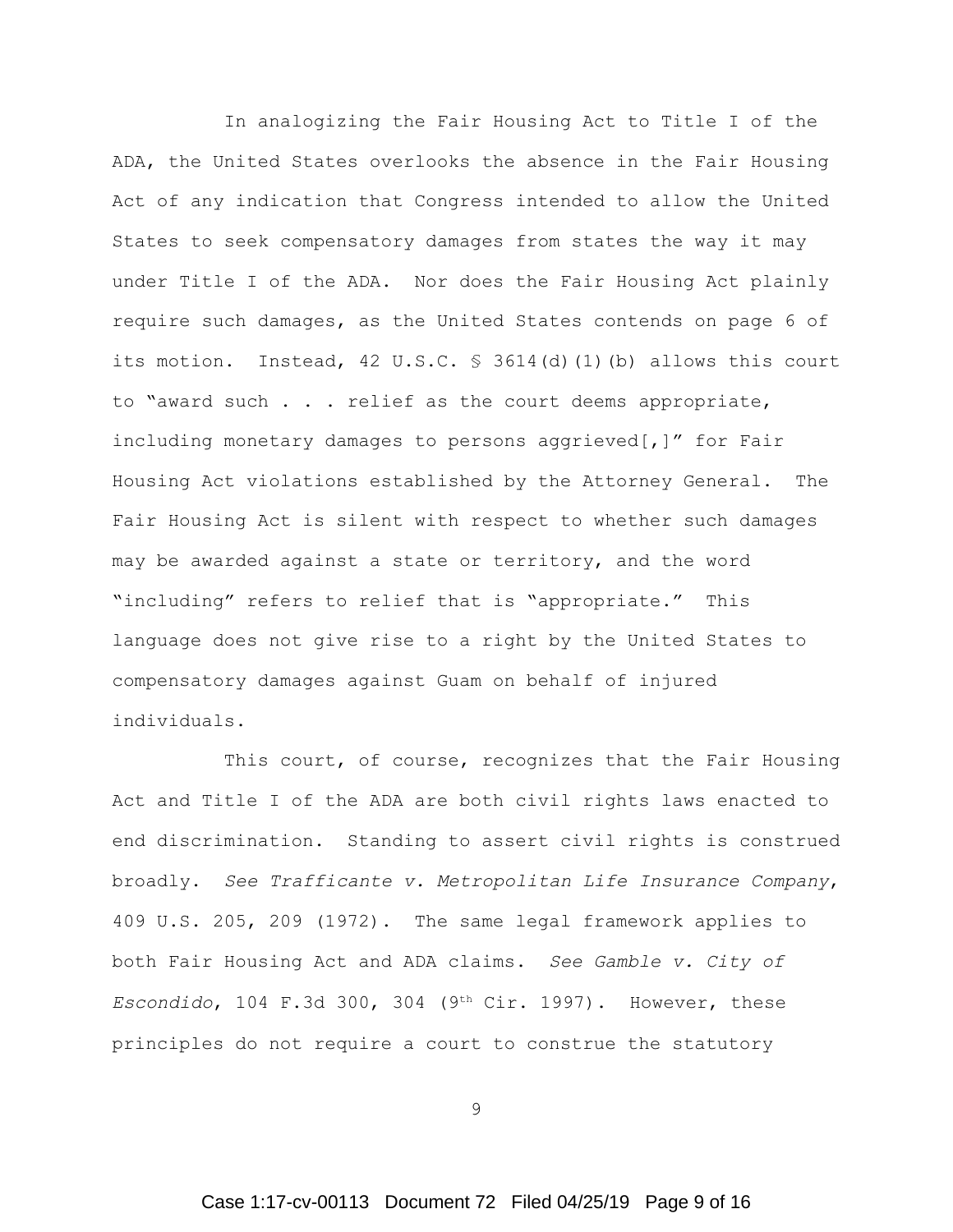remedy provisions identically or to ignore obvious statutory differences.

This is not a situation in which similarly worded statutes should be given the same meaning. *Smith v. City of Jackson*, 544 U.S. 228, 233 (2005) ("[W]hen Congress uses the same language in two statutes having similar purposes, particularly when one is enacted shortly after the other, it is appropriate to presume that Congress intended that text to have the same meaning in both statutes.") (plurality opinion); *see also United States v. Novak*, 476 F.3d 1041, 1051 (9<sup>th</sup> Cir. 2007) (en banc) ("Moreover, courts generally interpret similar language in different statutes in a like manner when the two statutes address a similar subject matter."). Congress certainly knew how to explicitly state that the United States could recover compensatory damages from states in Fair Housing Act claims brought on behalf of individuals. Congress did not do so. Congress chose to draft the Fair Housing Act and Title I of the ADA differently. Accordingly, the court is not persuaded that *Garrett*'s footnote applies here.

In footnote 2 on page 3 of its brief of February 15, 2019, the United States tries to bolster its ADA analogy by pointing to the Uniformed Services Employment and Reemployment Rights Act ("USERRA") and the Age Discrimination in Employment Act ("ADEA") as also authorizing damage actions by the United

10

# Case 1:17-cv-00113 Document 72 Filed 04/25/19 Page 10 of 16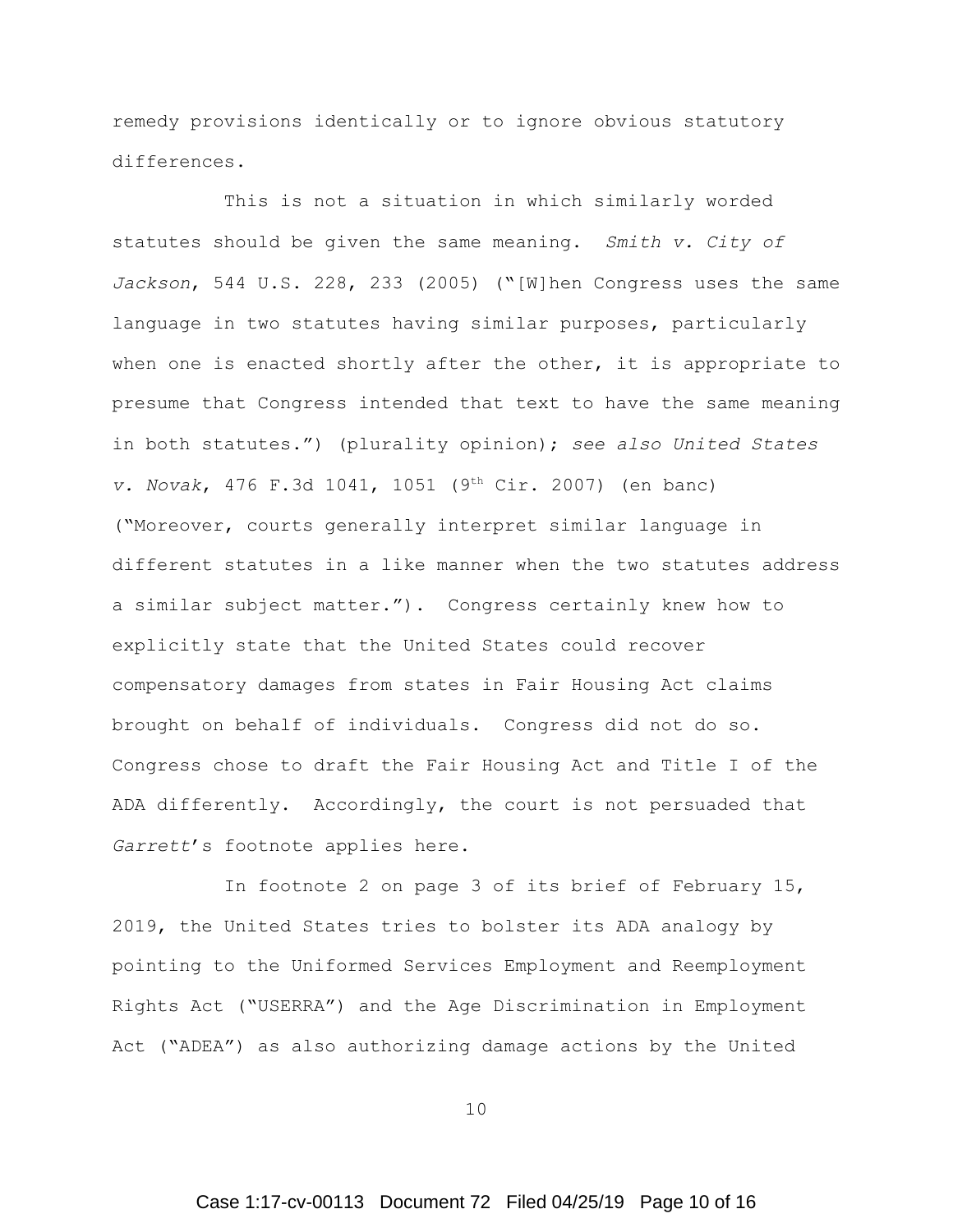States on behalf of private persons. But USERRA, unlike the Fair Housing Act, expressly provides for such damages. *See* 38 U.S.C. § 4323(d)(3) (citing USERRA on "Enforcement of rights with respect to a State or private employer" and stating that "A State shall be subject to the same remedies, including prejudgment interest, as may be imposed upon any private employer under this section."). The United States' citation of *EEOC v. Board of Regents Of University Of Wisconsin System*, 288 F.3d 296, 299-301 ( $7<sup>th</sup> Cir. 2002$ ) (ADEA case), is no more persuasive. That case relied on *EEOC v. Waffle House, Inc.*, 534 U.S. 279 (2002), to conclude that a state's immunity from private damage suits does not shield it from suit by the EEOC. But *Waffle House* arose in the ADA context and therefore, as discussed earlier, concerned a framework distinguishable from the Fair Housing Act.

This court stresses that it has never ruled that Guam is immune with respect to money damage claims brought by the United States for injury to the United States itself. This court is instead concerned about whether the United States may sue on behalf of individuals who may not recover damages directly from states or territories because of immunity protections. As the United States posits, suits by the federal Government are fundamentally different from private causes of action because the United States has an interest in enforcing federal law. But that fundamental difference makes sense when the United States is

11

# Case 1:17-cv-00113 Document 72 Filed 04/25/19 Page 11 of 16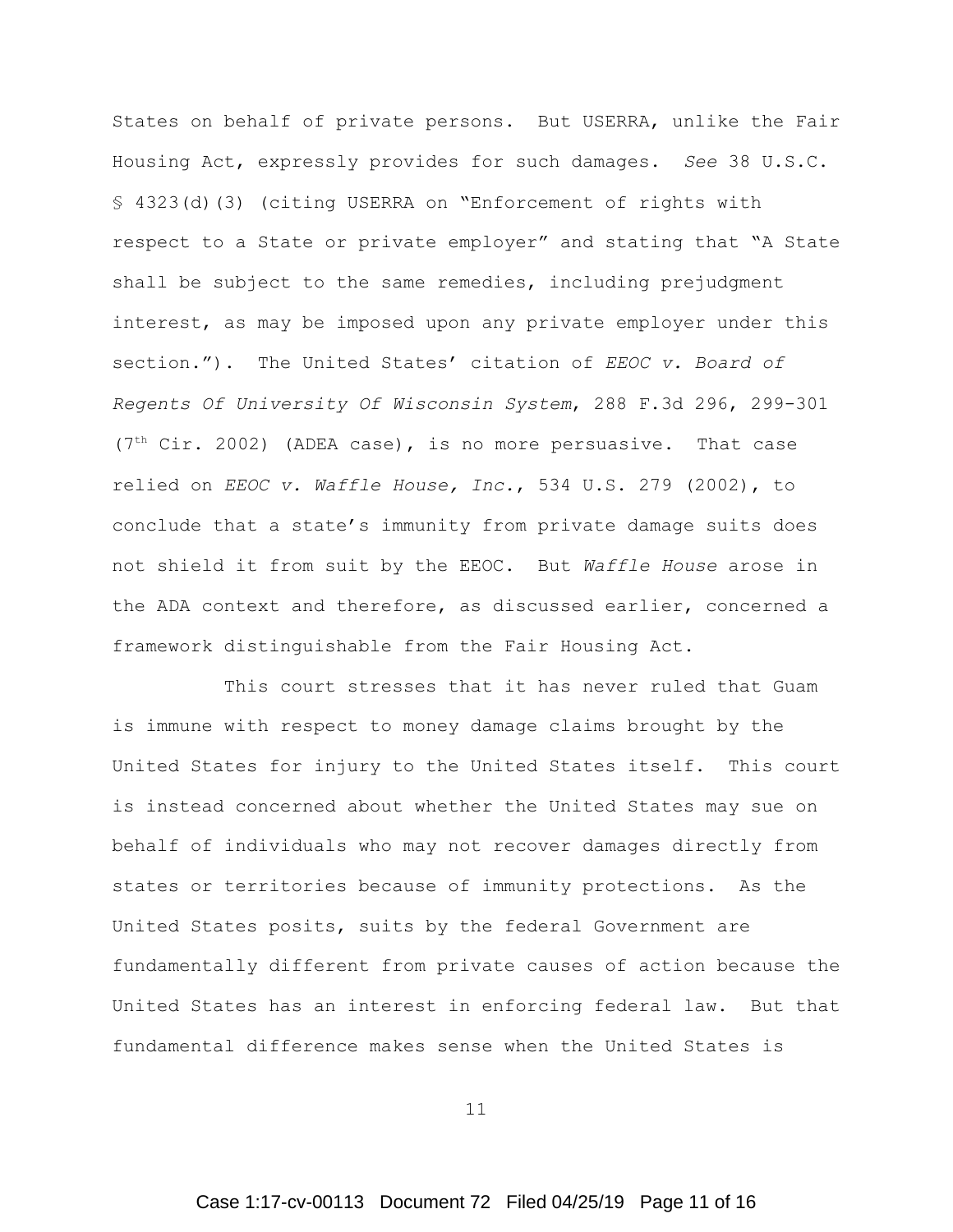suing for itself. In the Fair Housing Act, Congress has not clearly authorized a distinguishable right on the part of the federal government to seek compensatory damages on behalf of individuals in the face of Eleventh Amendment or common law sovereign immunity.

In the usual case, the general rule is that, "absent clear direction to the contrary by Congress, the federal courts have the power to award any appropriate relief in a cognizable cause of action brought pursuant to a federal statute." *Franklin v. Gwinnett County Public Schools*, 503 U.S. 60, 70-71 (1992). But the Ninth Circuit has clarified that, "[a]t the same time, it is critical that when deciding which remedies are appropriate in a given situation, we attempt to infer how Congress would have addressed the issue if it had done so at the time the law was passed." *Kay v. City of Rancho Palos Verdes*, 504 F.3d 803, 813  $(9<sup>th</sup> Cir. 2007)$  (quotation marks, alterations, and citation omitted).

*United States v. City of Hayward*, 36 F.3d 832 (9<sup>th</sup> Cir. 1994), provides quidance here. In that case, the United States sought declaratory, injunctive, and monetary relief for a Fair Housing Act violation by a municipality. The district court awarded only the requested injunction, reasoning that monetary damages were discretionary. *Id.* at 838-39. The Ninth Circuit reversed, ruling that the United States should have been given

12

# Case 1:17-cv-00113 Document 72 Filed 04/25/19 Page 12 of 16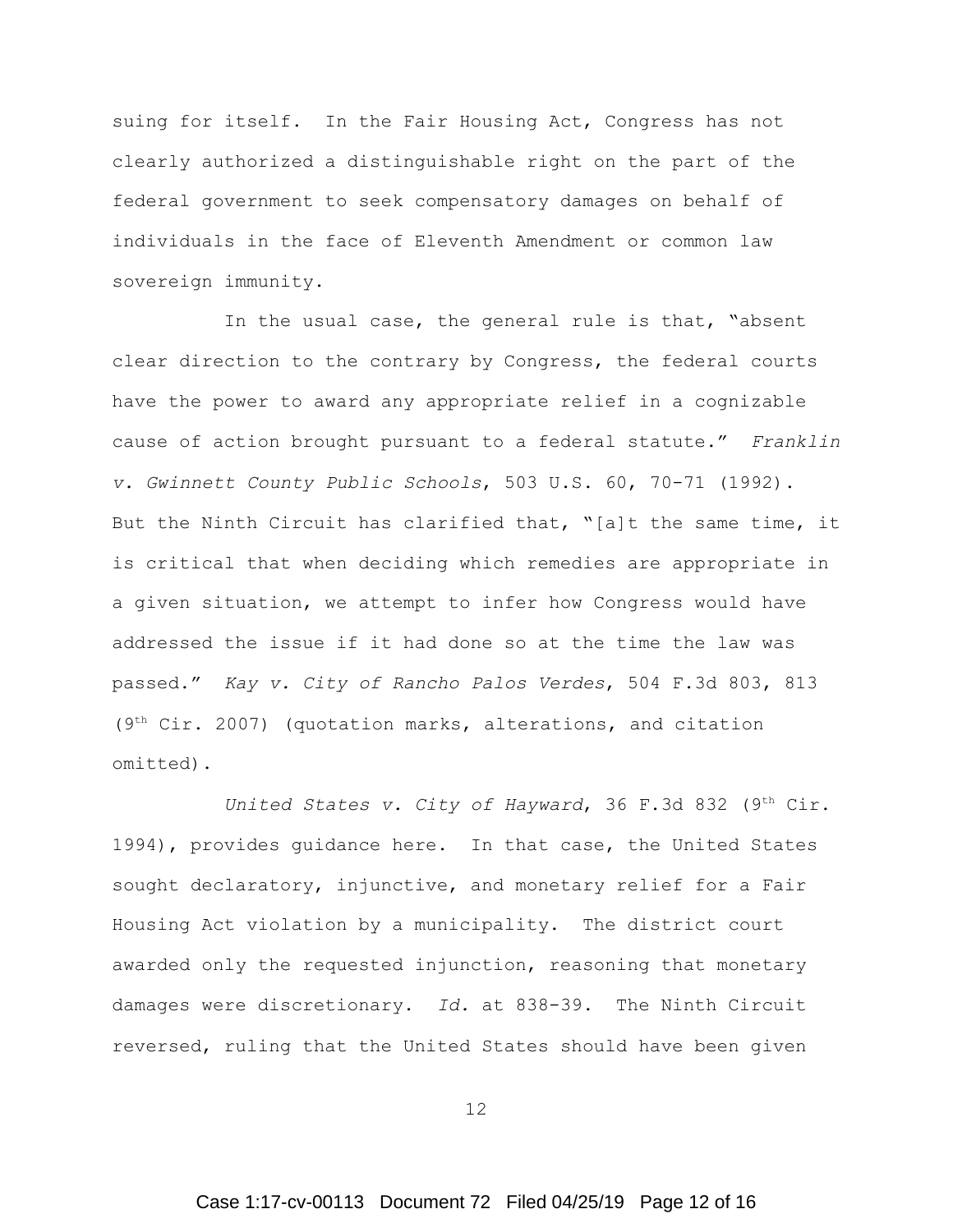the opportunity to prove actual damages because compensatory damages under the Fair Housing Act are not discretionary whenever a plaintiff proves actual damages. *Id.* at 839. The Ninth Circuit looked to the legislative history of the Fair Housing Act's remedy provision, noting that "[a]llowing the court to award monetary relief to persons aggrieved avoids later duplicative litigation as such persons bring actions to vindicate their rights." 36 F.3d at 840 (quoting House Rep. No. 711, 100th Cong., 2d Sess., 40 (1988)), *reprinted in*, 1988 U.S.C.C.A.N. 2201). While the cited House Report also states "that relief may be awarded to all persons aggrieved," it does not describe what relief should be awarded, other than relief designed to prevent duplicative actions. Here, there is no risk of duplicative actions. The immunity bar for direct claims by aggrieved individuals against Guam assures the absence of duplicative cases. Given this circumstance, it makes no sense to read the plain language of § 3614 or its legislative history as providing that the United States, acting on behalf of individuals, may recover damages from Guam for alleged violations of the Fair Housing Act.

Particularly helpful to this court in trying to discern whether Congress intended to allow the kind of damage claim the United States asserts here against Guam is the Ninth Circuit's decision in *Kay*. In that case, an amateur radio broadcaster

13

# Case 1:17-cv-00113 Document 72 Filed 04/25/19 Page 13 of 16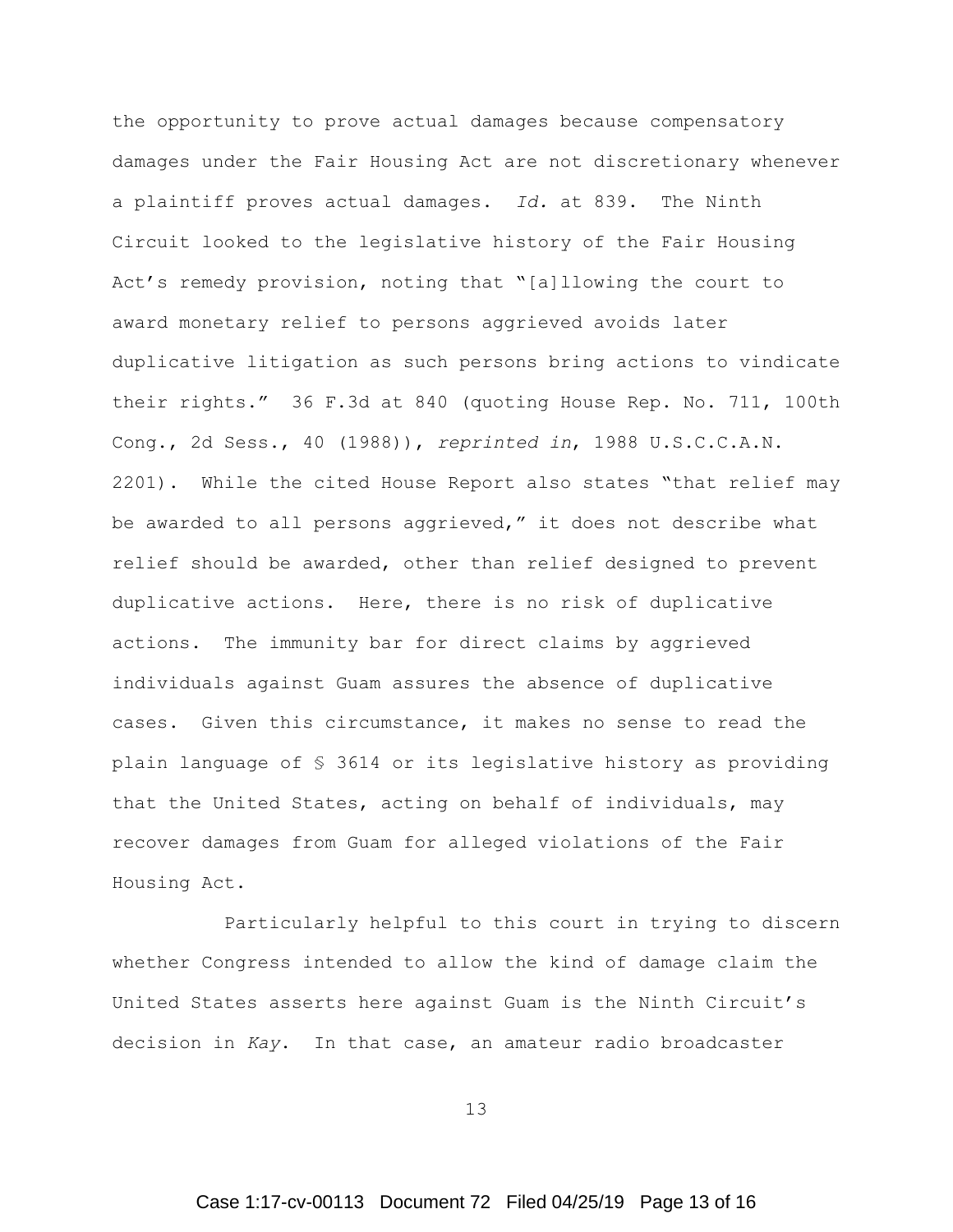sought compensatory damages from a municipality for alleged violations of the Telecommunications Act in connection with the municipality's denial of a conditional use permit. The Ninth Circuit noted that the Telecommunications Act was silent with respect to congressional intent on the question of compensatory damages. *Kay*, 504 F.3d at 813. Instead of applying the general rule allowing such damages as appropriate relief, the Ninth Circuit posited that Telecommunication Act plaintiffs are usually large telecommunications companies for whom adverse zoning or permitting decisions may result in substantial damages against a municipality. The Ninth Circuit noted that the "potential for large damages claims, even if they are not ultimately awarded, suggests that Congress did not intend to create a damages remedy" for Telecommunication Act claims. *Id.* 

The specter in *Kay* of large damage claims that might intimidate a municipality into issuing permits is analogous to the possibility of debilitating damage claims in the present case. The United States could conceivably seek compensatory damages from Guam on behalf of every person who might have wanted to share in the benefits of the Chamorro Land Trust but was deemed ineligible. Such persons might constitute most of the population of Guam. Because the Chamorro Land Trust leases land to eligible persons for \$1 per year, damages might amount to years of rent or mortgage payments made by aggrieved persons,

14

# Case 1:17-cv-00113 Document 72 Filed 04/25/19 Page 14 of 16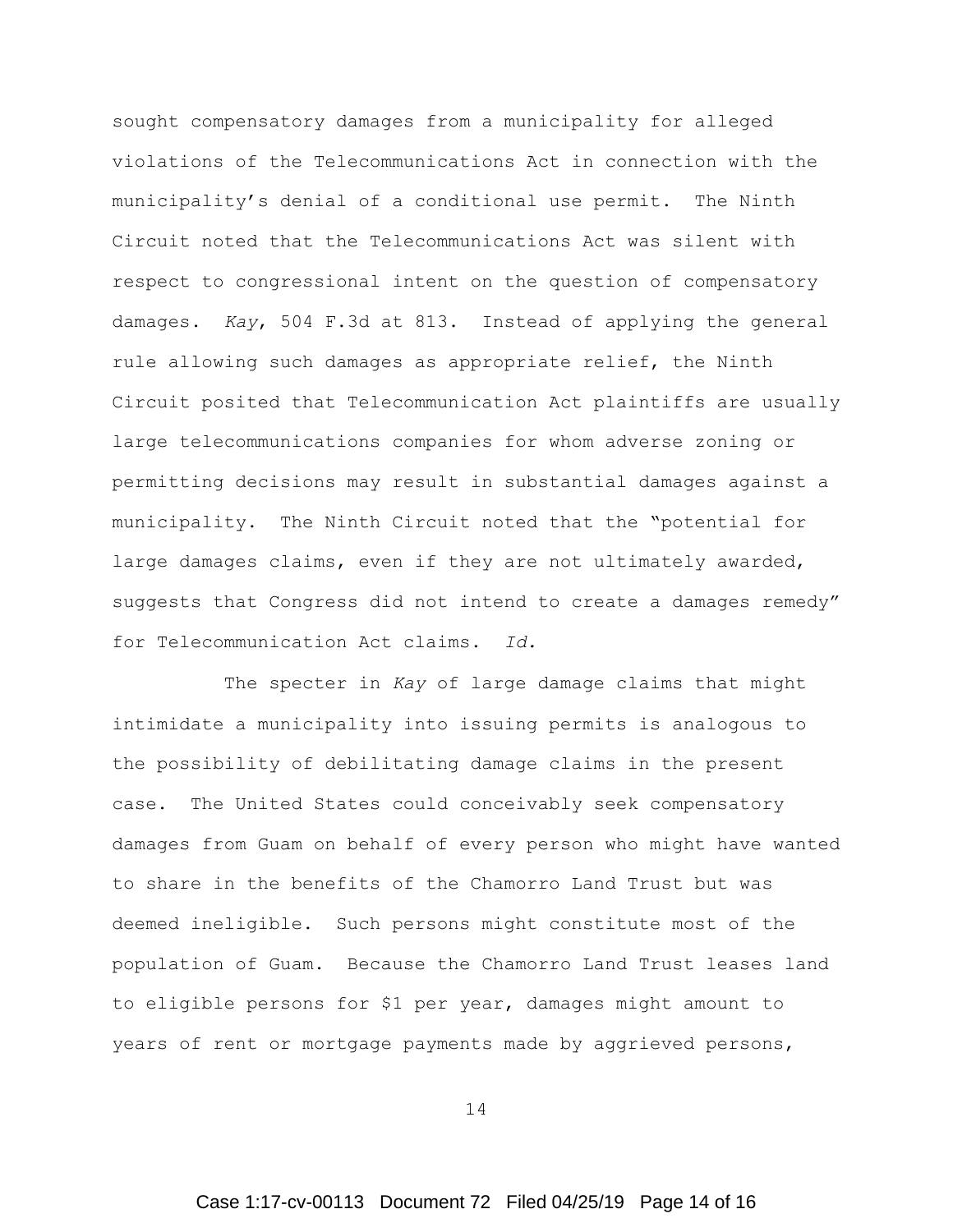minus \$1 per year. If Congress intended to allow the United States to potentially bankrupt Guam, surely Congress would have more clearly indicated that.

This court in no way establishes here a categorical rule precluding an expressly authorized form of relief. *See Waffle House*, 534 U.S. at 292 (reading the discretionary language in the ADA discrimination claim under § 1981a(a)(1) as providing for a trial judge's discretion to order reinstatement and damages in an amount warranted by the facts of the case, not for a categorical rule precluding expressly authorized remedies as inappropriate in all cases). Instead, this court is concluding that the language and history of the Fair Housing Act provide no congressional signal that the United States may recover compensatory damages against a state or territory on behalf of aggrieved persons who could not directly seek those damages. Any such award would be a windfall for persons not otherwise able to recover money damages from Guam; the potential magnitude of such a large award could fiscally ruin Guam. What the United States is doing is arguing for an extension of rights that Congress has not clearly spoken to. Under these circumstances, the United States' reliance on *Waffle House* is misplaced.

Nor is the United States' reliance on *United States v. Tanski*, 2007 WL 1017020, at \*8 (N.D.N.Y. Mar. 30, 2007), warranted. In that case against private wrongdoers, the district

15

# Case 1:17-cv-00113 Document 72 Filed 04/25/19 Page 15 of 16